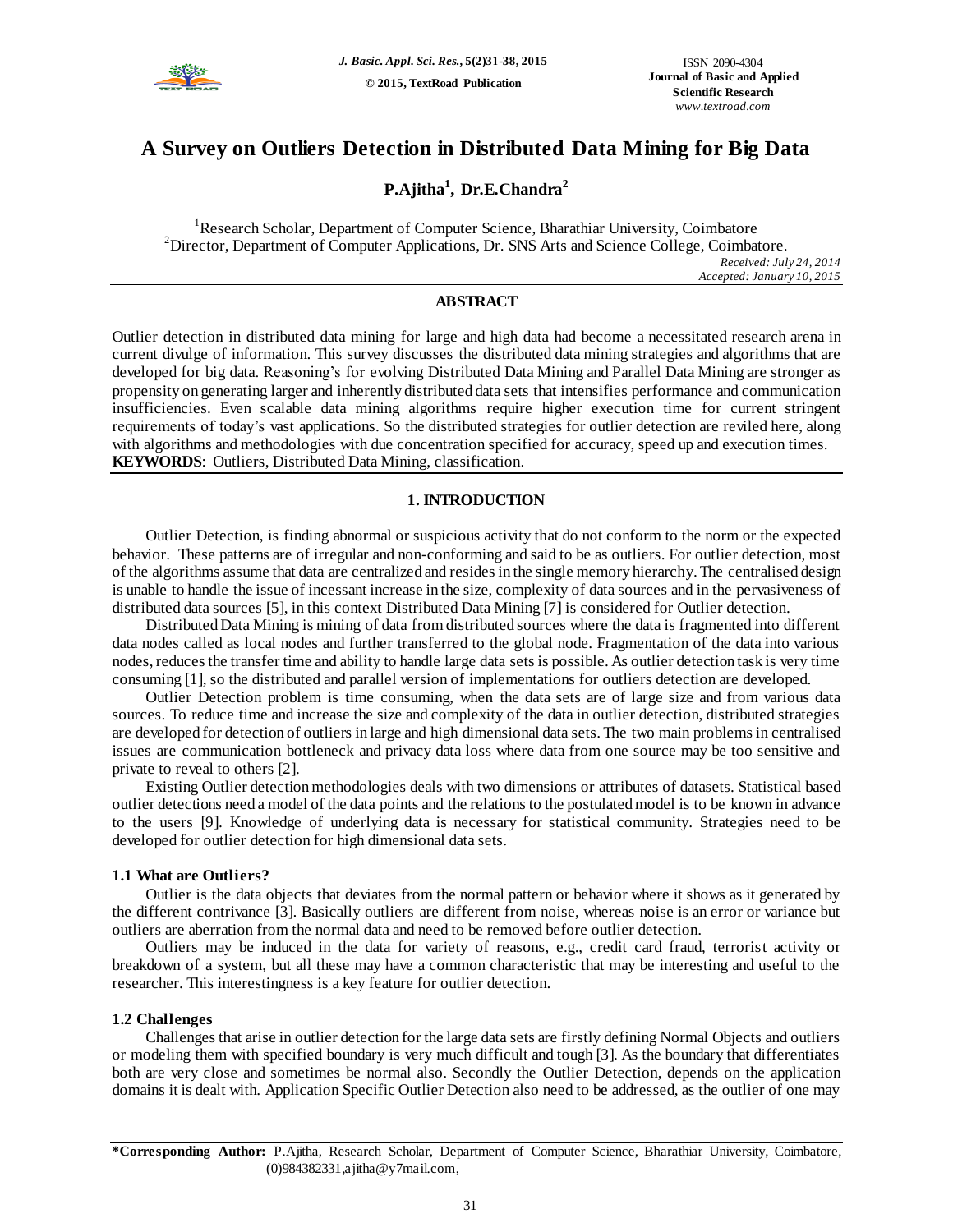be the signal of another and differs from domain to domain. For example, outliers in clinical data may very form that of marketing data.

Thirdly, handling noise in the outliers is also very challenging task. It blurs the distinction between normal objects and outliers. To some extent the noise may also hide the outliers and reduce the effectiveness of the outliers. Availability of the labeled data for training or validation models used by outlier detection is usually a major issue. Finally, specifying the degree of the outlier, the unlikelihood of the object being outlier generated by normal mechanism is highly challenging task.

These challenges are not easy to solve. This survey just embodies the common methodologies, algorithms that are available in the literature to address the issues of distributed data mining strategies in outlier detection.

### **1.3 Related Work**

Distributed Strategies for Outlier Detection in very large and high dimensional data sets are discussed in the existing literature. Distance based algorithms [9] discusses the nearest neighbors of the outliers that exists. Parallel bay [10] detects outliers for large datasets in the parallel environment. Density Based algorithm with Local Outlier Factor[10] handles the weights of the outliers and how efficiently it can be detected by calculating the reachability distances of the k neighbor outliers. A novel index based method, by utilizing the data structure INDEX is discussed in Detecting OutLiers PHusing objects into Index(DOLPHIN)[11], with disk resident data sets.

### **1.4 Our contributions**

This survey offers the distributed strategies that exist for detecting outliers in large and high dimensional data sets. Most of the outlier detection techniques focus on specific application domains or in single research area and in centralised domain. Focus of this paper is the distributed strategies and algorithms pertaining to it. Reasons for distributed strategies and the some of the aspects that's concerned or not taken into contemplation are also discussed. The categories of outlier detection in distributed environment and the handling of large and dimensional data sets are uncovered in this survey.

# **1.5 Organizational Flow of the Article**

Section 2 discusses the different facets of outlier detection along with the nature of the data, types of outliers and modes of outliers. Section 3 discusses the applications of Outlier Detection in distributed data mining for large and high dimensional data sets. Section 4 describes the Classification Based Outlier Detection, Section 5 confers Nearest Neighbor Based Outlier Detection algorithms. Section 6 discusses Clustering Based Outlier Detections , Section 7 discusses the Statistics Based Outlier Detection. Section 8 confers Distributed Based Outlier Detection Algorithm and Relative strengths and weaknesses of outlier detection are discussed in Section 9. Section 10 discusses Conclusion and Future Works.

### **2. Different Facets of Outlier Detection in distributed data mining**

Outlier detection in distributed data mining is an important research aspect in current environment. Data sets that needs for distributed environment, different types of outliers, mode of outliers are taken into discussion. This section brings forth the richness in the problem domain and justifies the need for outlier detection.

### **2.1 Nature of the data**

A vital aspect of the outlier detection in distributed data mining is the input data. Input data is collection of data instances referred to as object, pattern, point, vector, entity etc. Each of the data instances contains different set of attributes also referred to as variable, feature, characteristic, field, and dimension. The attributes are of univariate or multivariate or mixed set of attributes or both types.

Nature of data determines the applicability of the domain which may be of categorical data or continuous data. Instead of the actual data, pairwise instances in form of distances (similarity matrix)[28].

# **2.2 Types of Outliers**

Different types of outliers are Global Outlier, Contextual Outlier and Collective Outlier. Global outlier is otherwise called as point outlier, where individual data instance that is different from the rest of data is considered as point outliers. Simply, an Object  $O_g$  that deviates from the rest of data set. Example of this application is Intrusion Detection in Computer Networks. To find an fitting measurement of deviation is of the necessitated one..

Contextual Outlier or otherwise called as conditional outlier, if an data instance is an outlier in specific context but not otherwise is called as contextual outlier. Object  $O_c$ , it deviates significantly based of selected context. Attributes of data object are of two types, contextual attributes which defines the context in terms of time and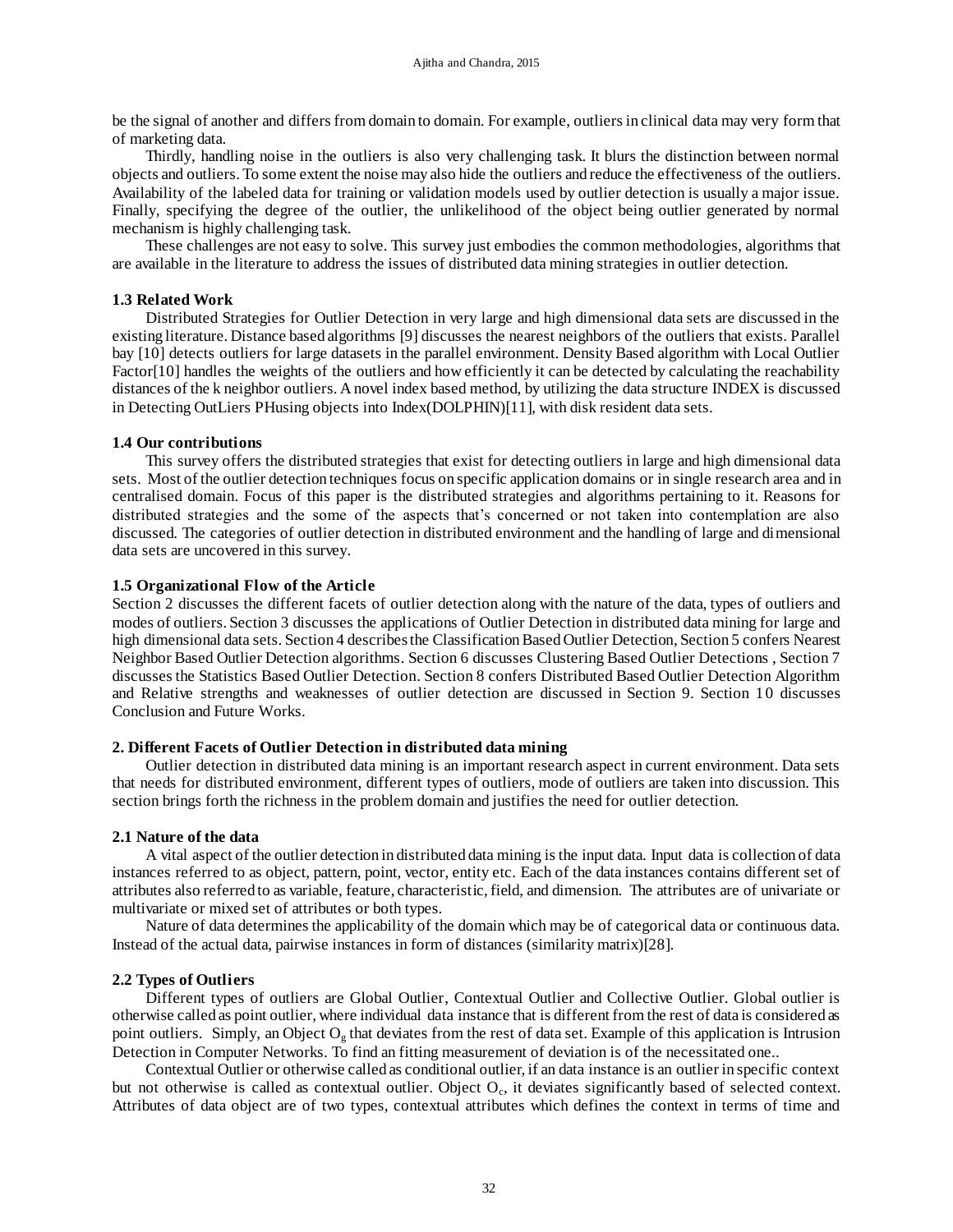location. For example in spatial data sets, contextual attributes are its longitude and latitude of a location. In time series data, time determining the position of a data in an entire sequence is specified as contextual attributes

Second type of attribute is behavioral attribute, defines the non-contextual features of an instance. For example, average rainfall in the entire world, amount of rainfall at any location is a contextual attribute.

Collection of related data instances are outliers with respect to entire from the rest of the data sets is called as collective outliers. Subset of data objects collectively deviate significantly for whole data sets, even if the individual data sets are not outliers. For example, collective outliers where a group or number of computers sends denial- ofservice package. For this type of outliers, background knowledge on the relationship of data such as distance or similarity measure on objects is necessary.

### **2.3 Modes of Outliers**

Basically models of outliers are based on whether the user labeled examples of outliers can be obtained. General Application scenarios of outlier detections are supervised, semi-supervised and unsupervised scenarios [4].

In Supervised methods for some applications, training data with some normal and abnormal data objects are available. The data instances are labeled both for normal and outlier. Here, modeling outlier detection is a classification problem and samples examined are of testing and training data. Modeling of normal objects and reporting that those that are not matching the model is called as outlier. Otherwise, model outliers and treat those not matching the model as outlier. They may be also multiple normal and abnormal classes. Challenges of these supervised methods are imbalanced classes and finding outliers as many as possible, i.e., not mislabeling normal objects as outliers.

In Semi-Supervised, either the training data for normal or abnormal classes will be provided. The data instances are labeled only for very small objects. If some labeled normal objects are available, use labeled examples and the proximate unlabeled objects to train model for normal objects.

In Unsupervised scenario, most of the applications never carry training data. Data instances are never labeled. Here, assume normal objects are clustered into multiple groups and outliers are expected to be far away. Detecting outliers effectively in this method are very difficult. In some intrusion or virus detection normal activities are highly diverse. Unsupervised methods have high false positive rate [3] but still miss many outliers. Supervised methods are very effective as it identifies key resources effectively and contains labeled instances for normal and outliers. Clustering methods are suitable for unsupervised methods to find clusters then outliers. Challenge lies in distinguishing noise from outlier, but far less outliers than normal objects. Solution for this is tackling the outliers directly.

### **3. Applications of Outlier Detection**

Applications of the outliers are credit card fraud detection, i.e unusual credit card purchase, Data Cleaning, Telecom Fraud Segmentation, Customer Segmentation, identification of competitor and emerging business trends in e-commerce[27] and Medical Analysis, Intrusion Detection[3].

In Intrusion detection, detection of malicious or suspicious activity in computer related system. Here, volume of data sets is very high and outlier detection technique should be very effective in dealing with it. Supervised and semi-supervised methods will be preferred as data instances are labeled for normal but for intrusions it is not.

Fraud detection is another application domain, where the outliers are detected for criminal activities that occurs in bank, insurance agencies, Mobile companies, credit card companies , stock market etc. Malicious users may be actual customers or might be posing as customer. Fraud occurs when the users consume resources provided by the company in an unauthorized way. In credit card fraud detection, frauds are reflected in transactional records and correspond to high payments, purchase of items never purchased by the user, or high rate of purchase. Challenge here is unauthorized credit card usage that requires detecting that type of outliers.

#### **4. Classification Based Outlier Detection**

In Classification, learn a model or classifier from set of labeled data instances and classify test instance using the learnt model. Two phase classification are operated here. Training phase where classifier is learned using the available labeled training data. Testing Phase classifies a test instance as normal or outlier using classifier.

Both multi-class and one class outlier detection techniques are available. One Class SVMs are one of the classification of outliers. Multiclass availability of outliers are very few. Distributed strategies for multi-class classification need to be developed. Various classification based outlier detection are Neural Networks, Support Vector Machines and Bayesian Networks. In rule based classification, Decision trees[29][30][31] and association rules[32]. Both one-class and multi-class classifier are available for DT and AR. FPOF*(Frequent Pattern Outlier Factor*)[27] algorithm discusses algorithm to detect outlier transactions and identify new interesting outliers.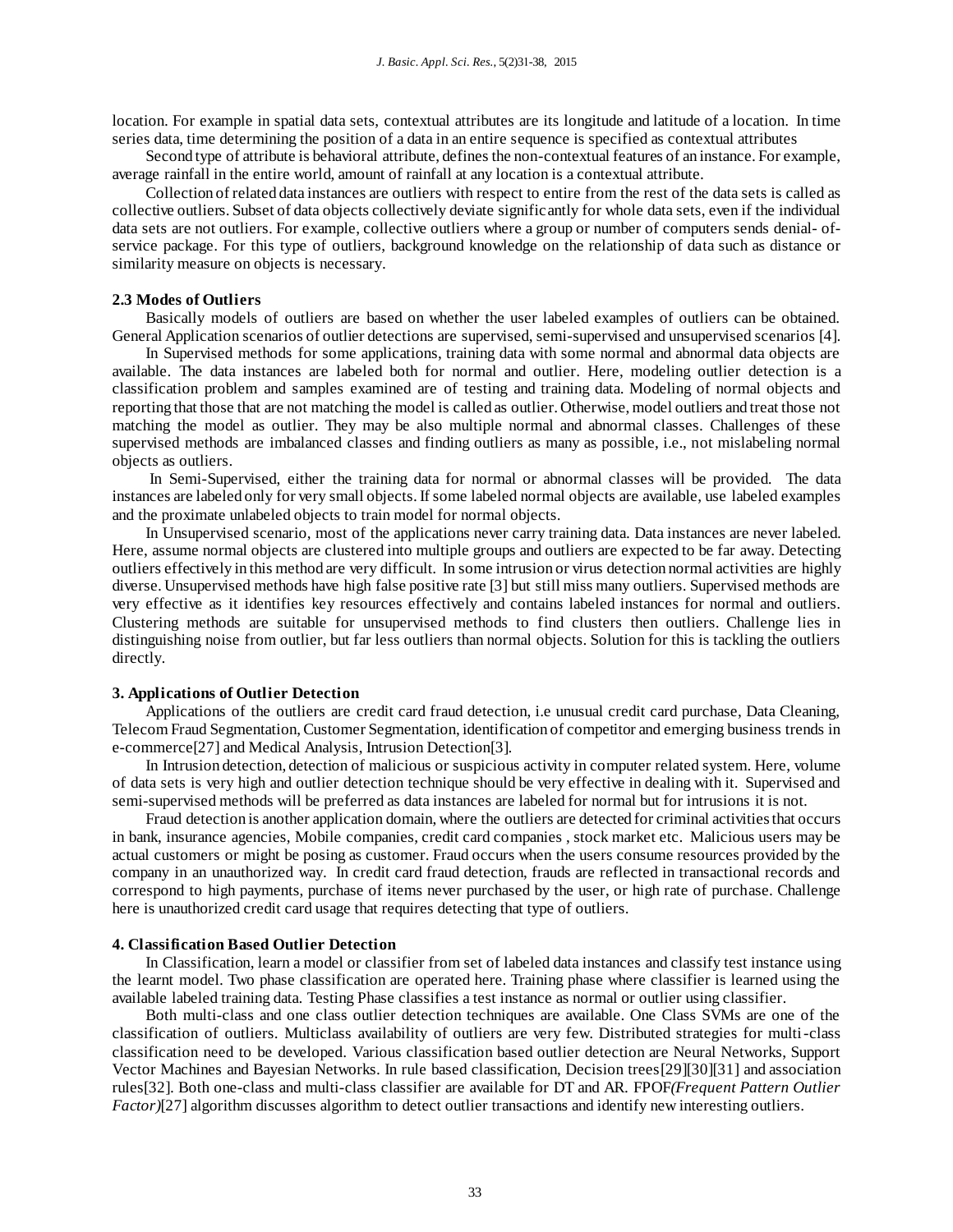Algorithms related to distributed strategies are discussed in Decision Trees and are used for anomaly detections and compared to other classification methods, it is of less suspect bile to the curse of dimensionality[23]. The data handled for both discrete and continuous distribution with joint distribution is used here. Split points are found out and a stopping criterion threshold is determined with pruning.

### **5. Nearest Neighbor Based Outlier Detection**

Basic assumption here, is the normal data sets instances occur in dense neighborhoods while outliers occur far from the closest neighbor. Distributed strategies for nearest neighbor based are discussed in the distance based and density based algorithms.

### **5.1 Distance Based Algorithms**

Distance Based Algorithms[9] is discussed for finding outliers that has more than two dimensions/attributes. Cell Based Approach, considers more than two dimensions but the data should be Disk Resident. FindAllOutsM algorithm , finds out whether all data that is considered for outlier detection resident in disk or not. Memory Resident is checked and minimizing the number of page reads or passes over data is possible by initial mapping phase and object pair wise phase. The reading of data points and calculation of object by objects are mapped either with same cell or nearby cell.

### **5.2 ParallelBay's Algorithm**

Bay's algorithm Outlier[10] for each instance of datasets and its closest neighbor so far is tracked and stored. Score lower than cutoff data is removed and predicted not as outlier. Sum of the distances of k neighbors and also the average distance and median distance is calculated for the score function. Parallel Bay's algorithm[10] is where distribution of data is done between processes and each process computes local neighbors and results are send to master nodes. Computation of global neighbors is find by master and top outliers are detected.

### **5.3 Density Based Outlier Detection**

Density Based Outlier Detection[10] of each instance for Local Outlier Factor(LOF) is computed which provides the indication how strongly an instance can be considered as an outlier. *k* distance of outliers, *k* distance of neighborhood of an instance, reachability instance, local reachability, density of an instance and local outlier factor of instance is taken for the calculation of density based outlier detection.

### **5.4 DOLPHIN (Detecting OutLiers PHusing objects into Index)**

DOLPHIN[11] is an novel distance based outliers detection algorithm working on disk resident data sets and the Input Output cost is sequentially the cost of reading the dataset twice with the file that is presented. It uses data structure Index for distance based outliers and finds the temporal cost based on the parameters presented. Differs from Cell based algorithm[9] by an data structure called INDEX with three strategies of outlier detection. Three strategies are selection of policies of objects in main memory, pruning rules and similarity search techniques. So DOLPHIN provides better performance than the cell based approach in terms of performance.

#### **5.5 Nested Loop and Index Based**

Nested Loop called as NL and Index Based algorithms[9] computes outliers for each input point and is considered with k nearest neighbors and checking of the distances to see whether they are smaller than the nearest neighbor and included in the loop. Distances computation and comparison are continued for all the data points. Index Based algorithm used  $R^*$  Tree for reducing the number distance based computations.

#### **6. Clustering Based Outlier Detection**

Clustering used to group similar data into clusters. It is an unsupervised method possible through semisupervised clustering. Basic assumption is normal data belongs to cluster and abnormal data or outliers does not belong to any cluster.

Clustering based algorithms like CLARANS[19] where Clustering LArge Applications based on RANdomised Search for mining spatial based data sets. DBSCAN[20] Density Based Spatial Clustering of Application with Noise discusses spatial application detections and noises. BIRCH[21] Balanced Iterative Reducing and Clustering using Hierarchies discuss outliers in the clustering BIRCH algorithms handles large data sets with complexities. and CURE[22] Clustering Using Representatives ,used data points as a representative and applies hierarchial clustering algorithm with also Random Sampling and Partioning.All these algorithms considers outliers but to the extent it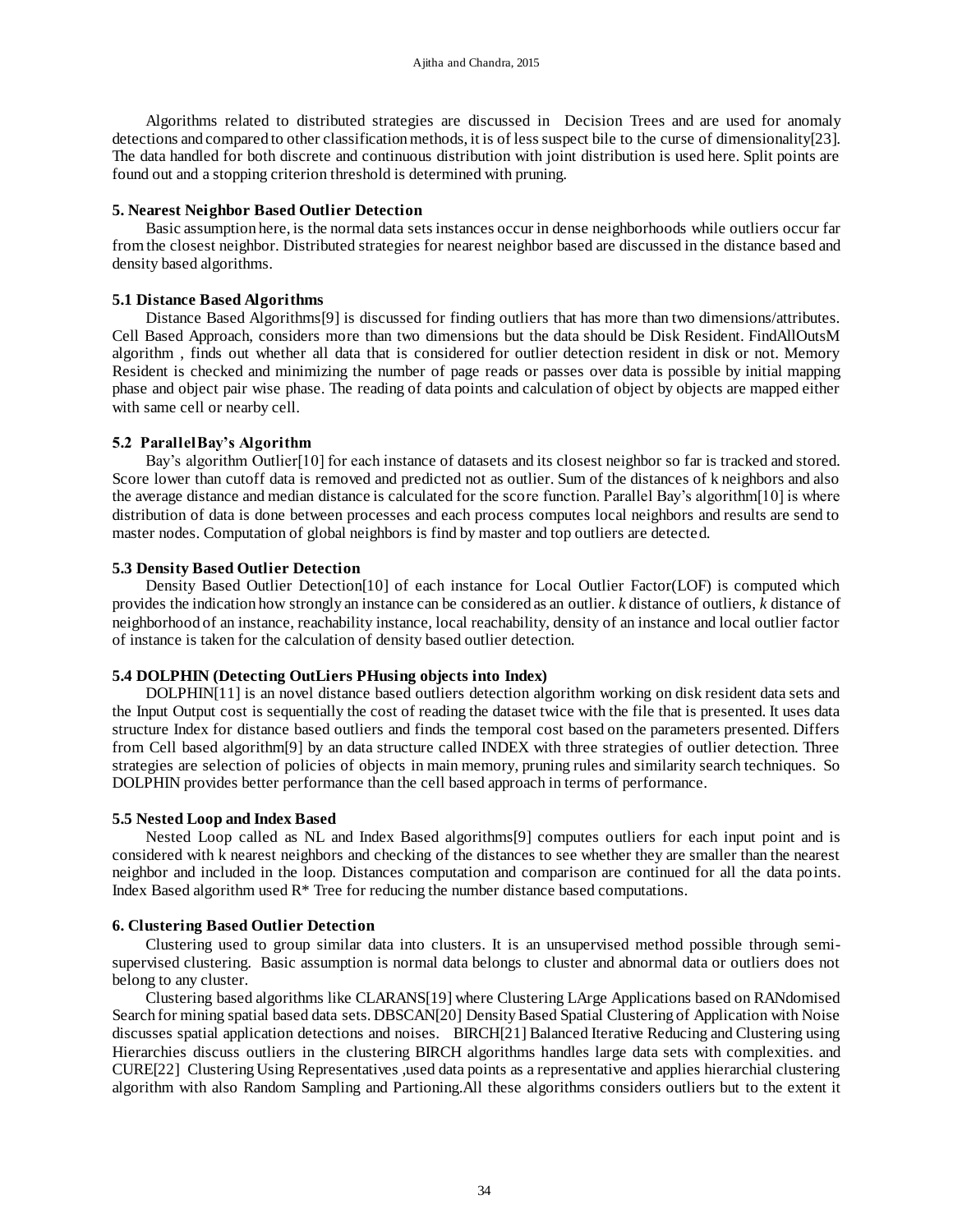does not include in the predictions and not interfered with their clustering process. These algorithms are sensitive and related to the clusters detected by the algorithms.

# **7. Statistics Based Outlier Detection**

Statistical based methods, deals with assumptions of data normality. General assumption in statistical based is normal data instances occur in high probability regions of stochastic model while anomalies occur in low probability regions of stochastic model[3]. Effectiveness of statistical methods rely on the factor whether the assumption of data helds real data. Gaussian Distribution is to model the normal data. For each object, estimate the probability of data objects fits the Gaussian distribution If it is very low, data is unlikely generated by the Gaussian model, thus an outlier. Parametric, Non-parametric methods are available for statistical based Outliers detection.

### **8. Distributed Based Outlier Detection Algorithms**

Distance Based, Statistical Based algorithms are also handled in the literature, again in terms of disk resident in statistical based and density and k nearest neighbors on distance based algorithms. Again, existing literature have not considered using any distributed data mining techniques like Data Distribution in Distributed Association Rule Mining.

### **8.1 Outlier Detection Solving Set**

Outlier Detection Solving Set Algorithm[6] discusses the subset of data that include sufficient number of points from data to consider the distances among pairs of solving set algorithm and dataset. Computing the solving set and top *n* outliers and classify each unseen object as outlier or not. The classification is done by computing weight with data and solving set. Outlier Detection Problem(ODP) and Outlier Prediction Problem(OPP) are discussed. The ODP finds the objects with greatest weight and OPP considers the weight with regard to the data and distances k , and equal or greater weight is considered to be outlier or inlier. Solving set satisfies efficiency, smallness, meaningfulness and consistency.

### **8.2 Partition Based Algorithms**

In the partition based algorithms size of datasets are not taken and efficient performance is possible only for small size of outliers. Partition based algorithms has not specified whether partition is horizontal or vertical based, which has impact on the type of data it considers. Cell Based Approach considers disk resident datasets so the size of datasets is limited to the main memory size. Size of dimensionality reduction k≥4 the performance degradation is possible.

Both NL and Index based algorithms are computationally expensive so a partition based algorithm[8] is developed for pruning the k nearest neighbor that cannot be top n outliers as the distances are small. Partition based algorithms consists of data space and pruned as soon as the for distance based data points on partition outliers determination possibilities are slim. Generating partition, Computing bounds, Identifying candidate partitions containing outliers, computing outliers from data points in candidate partition are the steps for partition based algorithms.

#### **8.3 HillOut**

HilOut[12] algorithm is presented for Outlier Detection which scans the input datasets and have solution approximation with low time complexity sort. It also reduces the number of scans and generates outliers with single scan. Efficiently detects top *n* outliers with large and high dimensional datasets.

### **8.4 GridBot**

A nested loop algorithm is designed for outliers detection in high dimensional data sets with data in random order and improves the performance in near linear time. GritBot[13] tool used for finding the data that is dissimilar and providing why it is the surprising information. But this algorithm does not scale well or perform if the datasets are ordered or if it contains independent values.

### **8.5 DEMAC(Distributed Exploration of Massive Astronomy Catalogues)**

Top K outliers are detected for astronomy catalogs with DEMAC[14] (Distributed Exploration of Massive Astronomy Catalogues)system. PCA is used for outlier detection to reduce the size of data while retaining as much as possible datasets. PCA used for checking the deviations from the correlated data. Communication efficient distributed algorithm for outlier detection in comparing with the centralized version.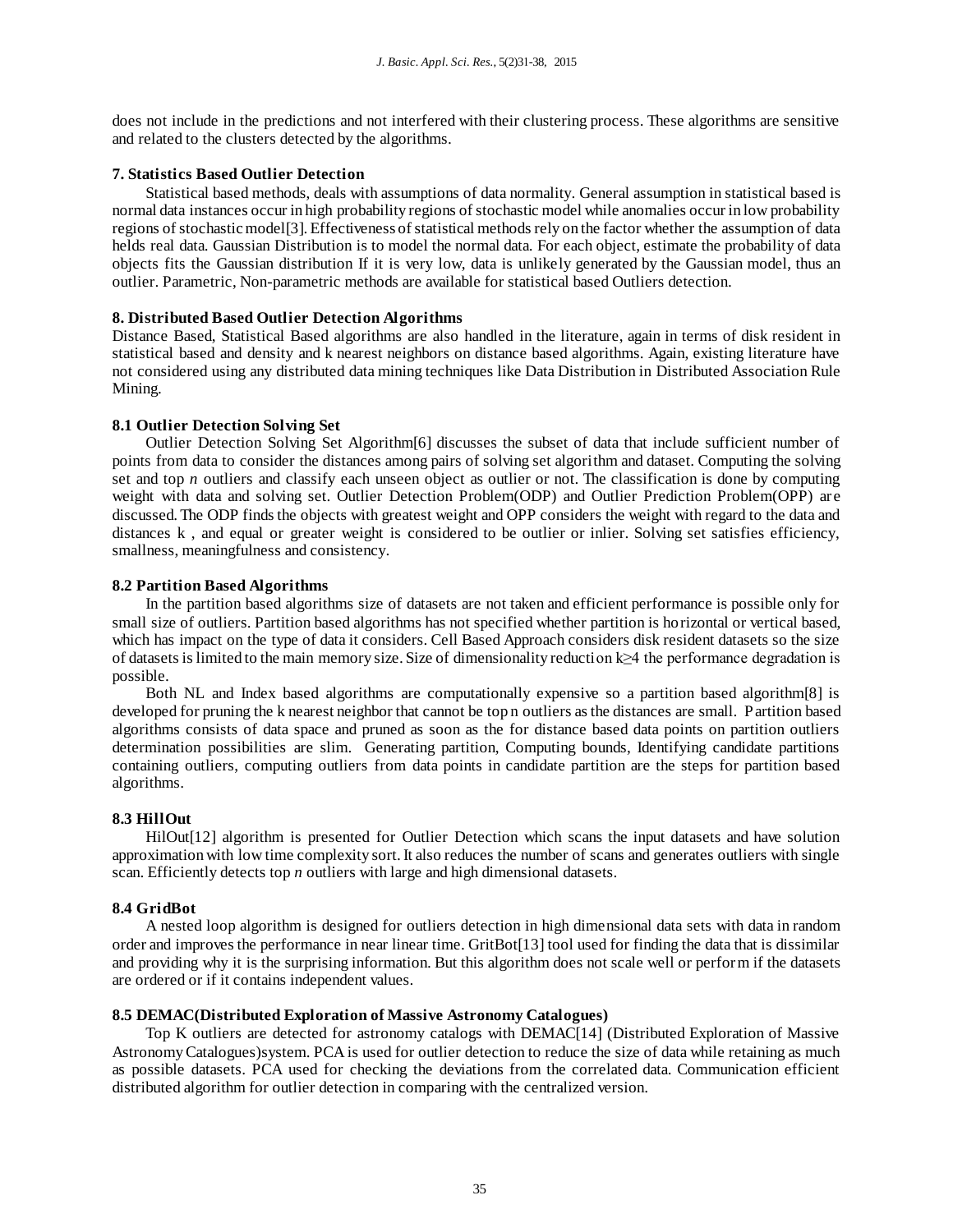# **8.6 RBRP(Recursive Binning and Re-Projection)**

RBRP[15] algorithm is a fast algorithm for mining outlier detection specifically for high dimensional data sets. This algorithm is basically partitioning data into bins and use k-means to cluster the data in the bins. It also makes use of NL algorithm for outliers detection by searching in bins, by first searching iteratively and finding the outliers.

### **8.7 Twin Signal Sensing Method**

Even for the running rotors, outlier detection is applicable by detecting outliers based on the signal signatures and finding out the novel outlier based on the range of signature signals available[16]. It generates the false alarm rate and true alarm rates based on the signature signals detection of outliers. This method discussed is simple, linear and efficient.

### **8.8 DSS and LDSS**

Distributed Solving Set(DSS) and LazyDistributed Solving Set algorithms(LDSS) [17] are distributed strategies for outlier detection in large data sets. DSS algorithm had supervisor node and core computation handled simultaneously by other nodes and synchronization of the partial result after completion of the job. DSS algorithm finds out the outliers by iterative selection of outliers. These outliers are selected by finding the weights of the data sets and selecting the outliers which have maximum outbound weight.

Temporal Cost: Cost Computation of the Distributed Solving Set(DSS) algorithm is computed by considering the distance based between two data set objects. Temporal costs of DSS algorithm for the local nodes are computed. And also supervisor node cost is considered by the retrieval of candidate objects among the total distances of local nodes and heaps consisting of outliers.The overall costs are computed by obtaining the summation of the temporal costs of local and supervisor nodes. When the number of local nodes is very large then run time of the algorithms is small.

Transmission Cost: Amount of the data transferred among the local and supervisor nodes also computed by the procedures NodeInit and NodeComp. NodeInit is executed on each local one time and NodeComp is executed on each local node one time as per DSS algorithm.

In LazyDSS the subset of collection nearest neighbors of each candidate node are computed by starting the smallest ones and sending them into the local nodes to the supervisor node. The NodeComp is modified by not only returning to the smallest nearest neighbors but also the distances of the neighbor also returned. For each candidate objects nearest distance is updated with the entries stored in the local nodes during iteration. After all the nodes are processed with the distances received from each local nodes and candidate additional bunch of distances also computed by NodeReq.

# **8.9 iORCA**

Outlier Detection algorithm iOrca[18] is an improvement of *Orca* algorithm (called as *iOrca)* by means of novel indexing scheme. iOrca is an ring computation which allows the cut-off threshold to be exploited efficiently in distributed fashion. Fast Indexing based induction iOrca is compared with Orca[13] and performs better in terms of speed up and efficiency.

#### **8.10 DROUT**

**D**imensionality **R**eduction/ Feature Extraction for **OUT**lier Detection[25] is an efficient method for feature extraction in outlier detection. Eigenspace is applied for the training set from the randomly sampled dataset. After the application of eigenspace, where relevant features are extracted and transforms the testing set and detection algorithms are applied. Eigenspace regularization mitigates the loss of discriminant information that arrive from feature extraction.In DROUT , eigen value regularization and feature extraction are performed on eight-adjusted scatter matrix instead of normal ones. DROUT is able to gain accuracy for detection methods.Other factors like size, execution time and speed up is not suggested or included by the method of DROUT.

#### **8.11 Parallel Algorithms for GPU**

The parallel algorithms for GPU(Graphical Processing Unit)[26] is derived from algorithms Brute Force and Solving Set Algorithm. The GPU nested loop algorithm is used and updates of heaps is done to the data points by inserting all the distances to it. Parallelisation of GPU nested loop algorithm with LOF is also done. GPU solving set algorithm is inserts distances in the block of shared memory in the heap and hierarchically merge heaps and finally new candidates emerge on the merging of heaps in parallel.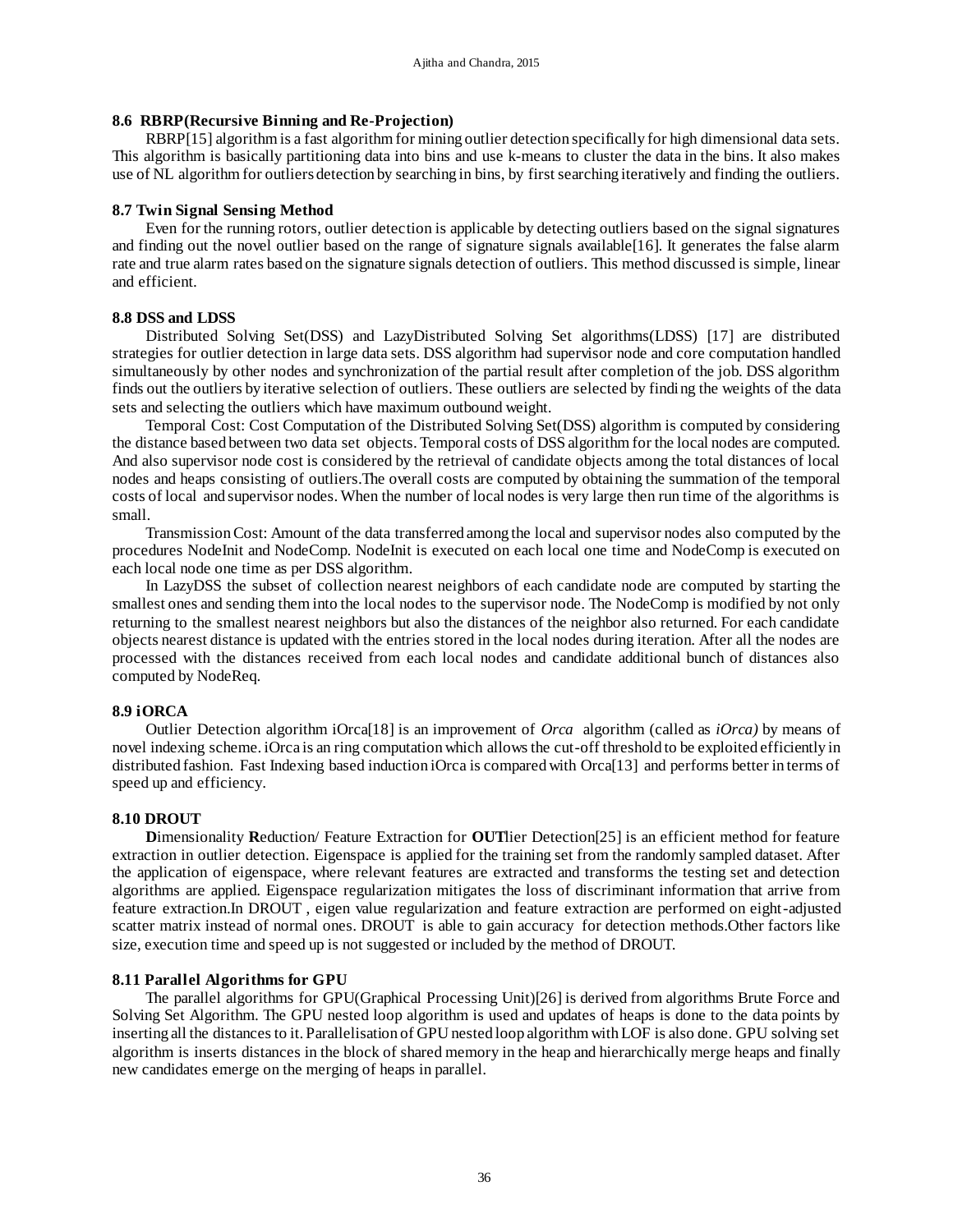# **9. Relative Strengths and Weaknesses for Outlier Detection in Distributed Data Mining**

Based on the application domains , data sets used the types of outliers are used. Basically when the large data sets are used, Principal Component analysis is used for pre-processing the data. If mixed set of attributes are available, the multi-class classification of outlier can be used. Nearest Neighbor and clustering are not suitable if the data sets dimensions are high, as the normal and outliers differentiation is very difficult. For these type of data sets, classification based techniques will be suitable, as labels are available for both normal and outliers.

Parallel Bay's and density based , LOF outliers detection has a good performance in terms of transmission of data and speed up is achieved through few communications. Execution is not calculated and higher dimensionality of data is also need to be discussed and taken into consideration.

The computational complexity of anomaly detection is key aspect. While classification, clustering and statistical based outlier detection have expensive training times but testing time is very fast. This is acceptable as one of the phase provides quicker result. Unsupervised methods are not suitable when the outliers are very bulky[33][34].

### **9. Conclusion and Future Works**

Outlier Detection in Centralised, Parallel and Distributed Environments are briefly discussed in this paper. For big data, the existing algorithms do not scale well other than DSS and LDSS. Here, number of data sets, size, and execution times all are discussed but again the pre-processing of the data has not been handled. To intensify performance of detecting outliers and new algorithm need to be developed. This paper is the coverage of existing outlier detection in distributed data mining for big data.

The future works will be of pre-processing, classification in detecting outliers with specific criteria for improving performance metrics like accuracy, time is to be of prominent ones.

# **REFERENCES**

- 1. Angiulli.F, Basta.S, Lodi.S, and Sartori.C, 2010.A Distributed Approach to Detect Outliers in very Large Data Sets, Proc. 16<sup>th</sup> Int'l Euro-Par Conf. Parallel Processing (Euro-Par), pp. 329-340.
- 2. Joel.W.Branch,Chris Giannella,Boleslaw K Szymanski, Ran Wolff, Hillol Kargupta, 2013. In Network outlier detection in wireless sensor networks. Knowledge Information Systems. 34(1):23-54.
- *3.* Jiawei Han, Micheline Kamber, and Jian Pei , 2012. Data Mining: Concepts and Techniques, Morgan Kaufmann publishers.
- 4. Hans-Peter Kriegel, Peer Kröger, Arthur Zimek , 2010.Outlier Detection Techniques. SIAM International Conference on Data Mining.
- 5. Zaki.M.J and Ho.C.T ,2000.Large-Scale Parallel Data Mining, eds.Springer.
- 6. Angiulli, F., Basta, S., Pizzuti, C. 2006.Distance-based detection and prediction of outliers. IEEE Transactions On Knowledge And Data Engineering, Vol. 18, No. 2, February 2006, pp 145–160.
- 7. Kargupta.H and Chan.P, 2000.Advances in Distributed and Parallel Knowledge Discovery, eds. AAAI/MIT Press.
- 8. Ramaswamy.S, R.Rastogi.Rand Shim.K.2000.Efficient Algorithms for mining outliers from large datasets. Proceedings. ACM SIGMOD Int'l Conf. Management of Data (SIGMOD), pp. 427-438.
- 9. Knorr.E and Ng.R, 1998.Algorithms for Mining Distance-Based Outliers in Large Datasets. Proceedings. 24<sup>th</sup> International Conference Very Large Data Bases (VLDB), pp. 392-403.
- 10. Lozano.E and Acuna.E, 2005.Parallel Algorithms for Distance-Based and Density-Based Outliers. Proceedings. Fifth IEEE Internatinal Conference. Data Mining (ICDM), pp. 729-732.
- 11. Angiulli.F and F. Fassetti.F,2009.Dolphin: An Efficient Algorithm for Mining Distance-Based Outliers in very Large Datasets. IEEE Transactions Knowledge Discovery from Data, vol. 3, no. 1, article 4.
- 12. Angiulli.F and Pizzuti.2005.Outlier mining in large high dimensional data sets, IEEE Transactions in Knowledge and Data Engineering 2(17):203–215.
- 13. Bay.S.D and Schwabacher.M. 2003.Mining distance-based outliers in near linear time with randomization and a simple pruning rule. Proceedings Ninth ACM SIGKDD Int'l Conf. Knowledge Discovery and Data Mining.
- 14. H. Dutt., C. Giannella, K. D. Borne, and H. Kargupta.2007. Distributed top-k outlier detection from astronomy catalogs using the demac system. Proceedings SIAM Internatinal Conf. Data Mining .
- 15. A. Ghoting, S. Parthasarathy, and M. E. Otey.2008.Fast mining of distance-based outliers in highdimensional datasets. Data Mining Knowledge Discovery.,Vol 16(3):349–364.